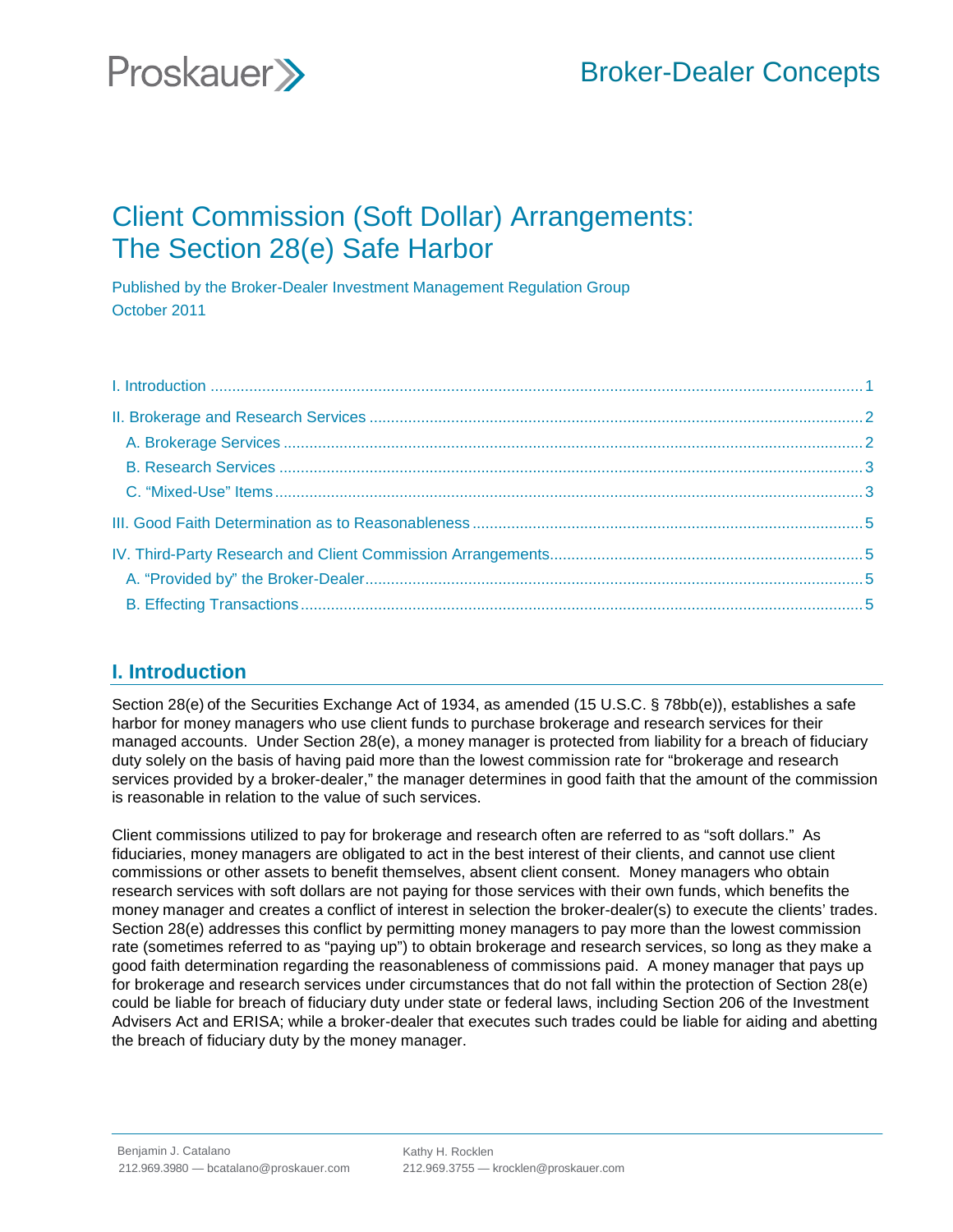## **II. Brokerage and Research Services**

The analysis of whether a particular product or service falls within the safe harbor involves three steps: First, the money manager must determine whether the products or services offered by the broker-dealer constitute eligible brokerage and research under Section 28(e). Second, the manager must determine whether those services provide lawful and appropriate assistance in the performance of his or her investment decision-making responsibilities. Finally, the manager must make a good faith determination that the amount of commission paid is reasonable in light of the value of products and services that are obtained from the broker-dealer.

#### **A. Brokerage Services**

Under Section 28(e)(3)(C), a person provides "brokerage services" insofar as he or she "effects securities transactions and performs functions incidental thereto (such as clearance, settlement, and custody) or required in connection therewith. . . ." The SEC has said that brokerage services begin when an order is transmitted to a broker-dealer and end with the clearance and settlement of the trade. Accordingly, eligible brokerage services are measured from the time the money manager communicates with the broker-dealer for the purpose of transmitting an order for execution to the time the funds or securities are delivered or credited to the advised account or the account holder's agent.

Under this "temporal standard," communication services eligible as "brokerage services" include those related to the execution, clearing, and settlement of securities transactions and other incidental functions, including the following:connectivity service between the money manager and the broker-dealer and other relevant parties such as custodians, including dedicated lines between the broker-dealer and the money manager's order management system; lines between the broker-dealer and order management systems operated by a third-party vendor; dedicated lines providing direct dial-up service between the money manager and the trading desk at the broker-dealer; and message services used to transmit orders to broker-dealers for execution. Eligible brokerage services also include algorithmic trading software and software used by a broker-dealer to route orders to market centers. Legitimate post-trade services include post-trade matching; custodians, and institutions; electronic communication of allocation instructions between institutions and broker-dealers; routing settlement instructions to custodian banks and broker-dealers' clearing agents; short-term custody related to effecting particular transactions in relation to clearance and settlement of the trade and comparison services required by SEC or self-regulatory organization ("SRO") rules.<sup>1</sup>

In contrast, hardware, such as telephone or computer terminals, including those used in connection with an order management system ("OMS"), as well as trading software, are not eligible for the safe harbor because they are not sufficiently related to order execution and fall outside the temporal standard for brokerage. In addition, software functionality used for recordkeeping or administrative purposes, such as managing portfolios, and quantitative analytical software used to test "what if" scenarios related to adjusting portfolios, asset allocation, or portfolio modeling do not qualify as brokerage as they are not integral to the execution of orders. Managers also are not permitted to use client commissions to meet their compliance responsibilities, such as analyzing the quality of executions for best execution purposes, or to satisfy trade financing obligations such as stock lending fees, or for capital introduction and margin services, as these services are not sufficiently related to order execution. Similarly, error correction trades or related services are not related to the initial trade since they are separate transactions to correct the manager's error, not to benefit the advised account, and thus are not eligible brokerage services under the safe harbor.

The Securities and Exchange ("SEC") or the Commission has interpreted Section 28(e) as encompassing commissions on agency transactions, as well as fees on riskless principal transactions in which both legs are



1

Short-term custody related to effecting particular transactions and clearance and settlement of those trades fall within the safe harbor because the custody is tied to processing the trade between the time the order is placed and settled. However, long-term custody and custodial recordkeeping provided post-settlement, relating to long-term maintenance of securities positions, are not within the safe harbor and are not considered incidental to effecting securities transactions.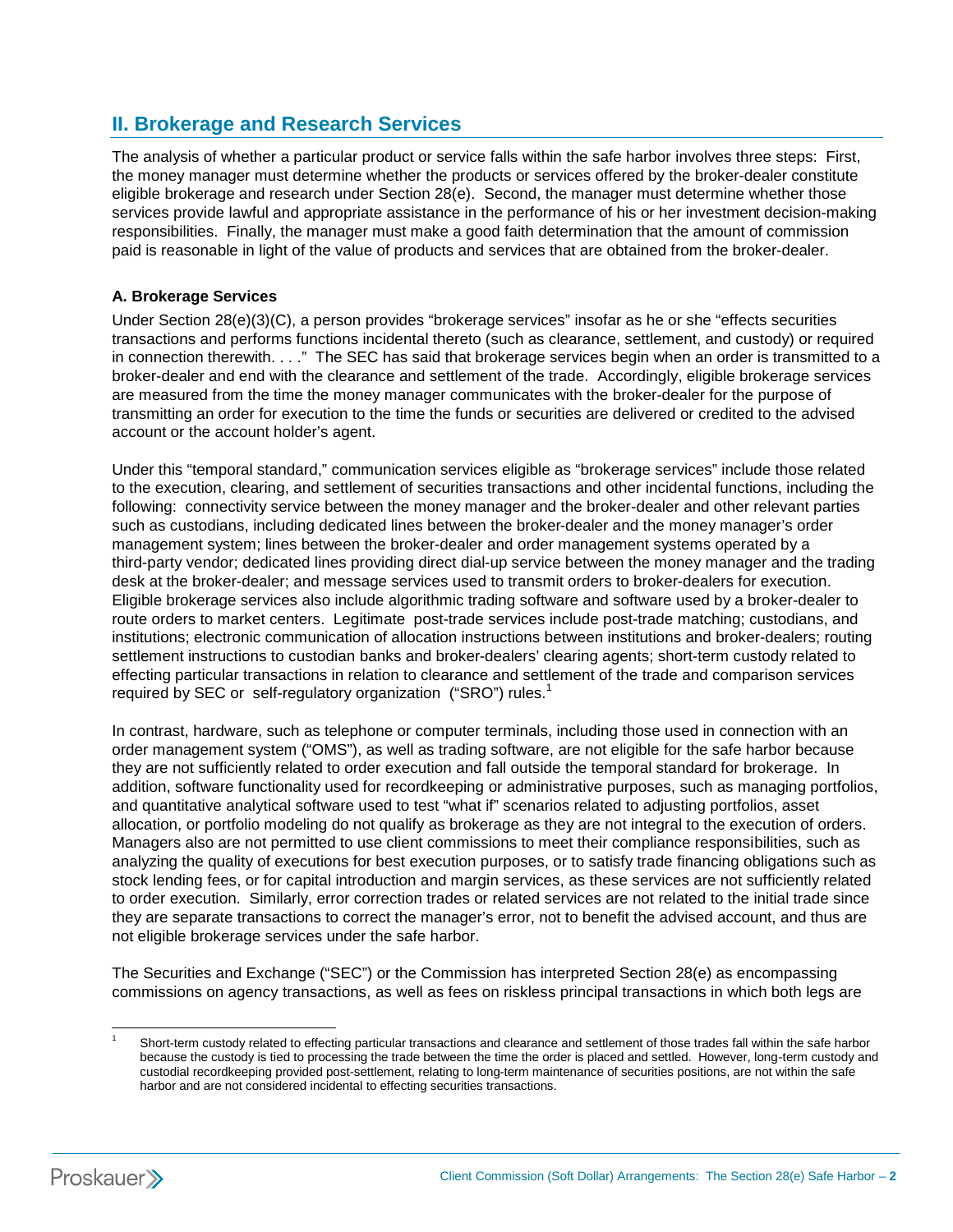executed at the same price and the transactions are reported under trade reporting rules of the Financial Industry Regulatory Authority. The safe harbor is not available for other principal trades (including fixed income trades that are not executed on an agency basis) or transactions in other instruments traded net with no explicit commissions.<sup>2</sup> Further, client-directed brokerage transactions (whether to recapture a portion of the commission for the client or to pay client expenses such as sub-transfer agent fees, consultants' fees, or for administrative services) do not fall within Section 28(e) because the safe harbor is available only to persons who are exercising investment discretion.<sup>3</sup>

#### **B. Research Services**

Under Section 28(e)(3), a person provides research services insofar as he or she (A) furnishes advice, either directly or through publications or writings, as to the value of securities, the advisability of investing in, purchasing, or selling securities, and the availability of securities or purchasers or sellers of securities; or (B) furnishes analyses and reports concerning issuers, industries, securities, economic factors and trends, portfolio strategy, and the performance of accounts.

The SEC has said that a common element among advice, analyses, and reports is that each contains the expression of reasoning or knowledge about the subject matter. The content may be original research or a synthesis, or compilation of the research of others. Thus, in determining whether a product or service is eligible as research under Section 28(e), the money manager must conclude that it reflects the expression of reasoning or knowledge and relates to the subjects identified in Section 28(e)(3)(A) or (B) pertaining to securities and related matters. Under this standard, traditional research reports analyzing the performance of a particular company or stock clearly would be eligible, as would reports on other topics related to securities and the financial markets, such as a report concerning political factors impacting on securities and markets. In addition, discussions with research analysts, meetings with corporate executives to obtain oral reports on the performance of a company, corporate governance research and corporate governance rating services, software that provides analyses of securities portfolios as well as seminars and conferences all may be eligible under Section 28(e) so long as they reflect the expression of reasoning or knowledge relating to securities or the advisability of investing in securities.

SEC guidance distinguishes the eligibility of certain publications under Section 28(e) based on the audience to which they are marketed. Ineligible publications include those that are mass-marketed – *i.e.*, publications intended for and marketed to a broad, public audience – which are more appropriately considered as overhead expenses of money managers. On the other hand those publications marketed to a narrow audience, such as financial newsletters, trade magazines or technical journals which serve the specialized interests of a narrow group, may be paid for with client commission dollars. The method of distribution – for example, by e-mail or internet posting – does not necessarily determine whether a publication is mass-marketed. The focus is on the audience and the manner in which it is marketed in general.

#### **C. "Mixed-Use" Items**

In order for a product or service to be within the safe harbor, it must not only satisfy the specific criteria of the statute, but also must provide the money manager with lawful and appropriate assistance in making investment decisions. This standard focuses on how the manager uses the research. Where research products and services have mixed use – i.e. certain of them appropriately assist in the decision making process with respect to clients, while others do not – a money manager should make a reasonable allocation of the cost of the product according to its use. The money manager must keep adequate books and records concerning allocations in order to make the required good faith determination.

 $\frac{1}{2}$ *Id.* at 11 n.27.

<sup>3</sup> *Id.*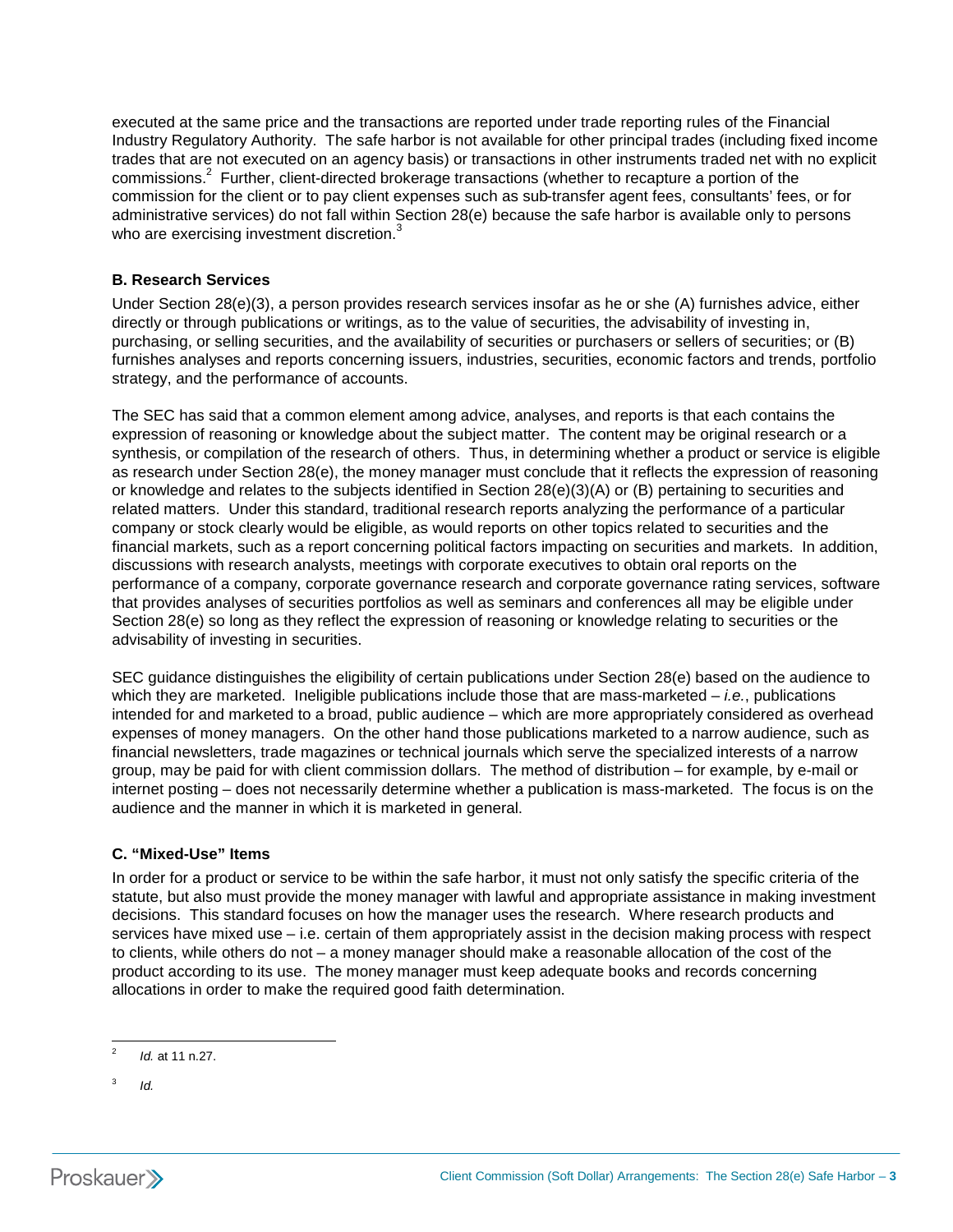Products or services that do not reflect the expression of reasoning or knowledge, including products with inherently tangible or physical attributes (such as telephone lines, office furniture or computer hardware),<sup>4</sup> are not eligible research under the safe harbor. A money manager's operational overhead expenses would not constitute eligible research services. Excluded items include travel expenses, entertainment, and meals associated with attending seminars that may qualify as research or trips to meet with the corporate executives whose reports are within the safe harbor. Similarly, office equipment, office furniture and business supplies, telephone lines, salaries (including research staff), rent, accounting fees and software, website design, e-mail software, internet service, legal expenses, personnel management, marketing, utilities, membership dues, professional licensing fees, and software to assist with administrative functions such as managing back-office functions, operating systems, and word processing are other examples of overhead items that are not eligible under the safe harbor.

As noted above, even if a money manager properly concludes that a particular product or service is analysis, advice or a report that reflects the expression of reasoning or knowledge, it would be eligible research only if the subject matter of the product or service falls within the categories specified in Section 28(e)(3)(A) and (B). Thus, for example, consultants' services may be eligible for the safe harbor if the consultant provides advice with respect to portfolio strategy, but such services would not be eligible if the advice relates to the managers' internal management or operations. Advice, analyses and reports regarding the market for securities, or market research, may be eligible under the safe harbor if they otherwise satisfy the research criteria. For example, pre-trade and post-trade analytics, including trade analytics transmitted through an OMS, software and other products that depend on market information to generate market research, including research on optimal execution venues and trading strategies, may be eligible. Advice from broker-dealers on order execution, including advice on execution strategies, market color and the availability of buyers and sellers (and software that provides these types of market research), also may be eligible research.

Data services, such as those that provide market data or economic data, including stock quotes, last sale prices, and trading volumes, contain substantive content and constitute "reports concerning . . . securities" under Section 28(e)(3)(B) and thus would be eligible as research services under the safe harbor. Other data would similarly be eligible research under the safe harbor if it reflects substantive content – related to the subject matter identified in the statute. For example, company financial data and economic data (such as unemployment and inflation rates or gross domestic product figures) would be eligible as research.

However, if any of these products and services also contain non-eligible brokerage or research or if they are not used in a way that provides assistance in investment decision making, they may be mixed-use items subject to payment by the money manager directly for the in-eligible portion of the offerings.

Proxy services, including research and voting products and services provided by proxy service providers, may be treated as mixed-use items, as appropriate. For example, reports and analyses on issuers, securities, and the advisability of investing in securities that are transmitted through a proxy service provider may be within Section 28(e), while products or services offered by a proxy service provider that handle mechanical aspects of voting, such as casting, counting, recording and reporting votes, are administrative overhead expenses of the manager and are ineligible under Section 28(e).

<sup>1</sup> Reversing a 1986 interpretative position, the SEC stated in the Section 28(e) Release that computer hardware and computer accessories, while perhaps assisting in the delivery of research, would not be eligible research services because they do not reflect substantive content related in any way to making decisions about investing. The peripherals and delivery mechanisms associated with computer hardware, including telecommunications lines, transatlantic cables, and computer cables, are also outside the research services safe harbor. *See* Section 28(e) Release, at 33.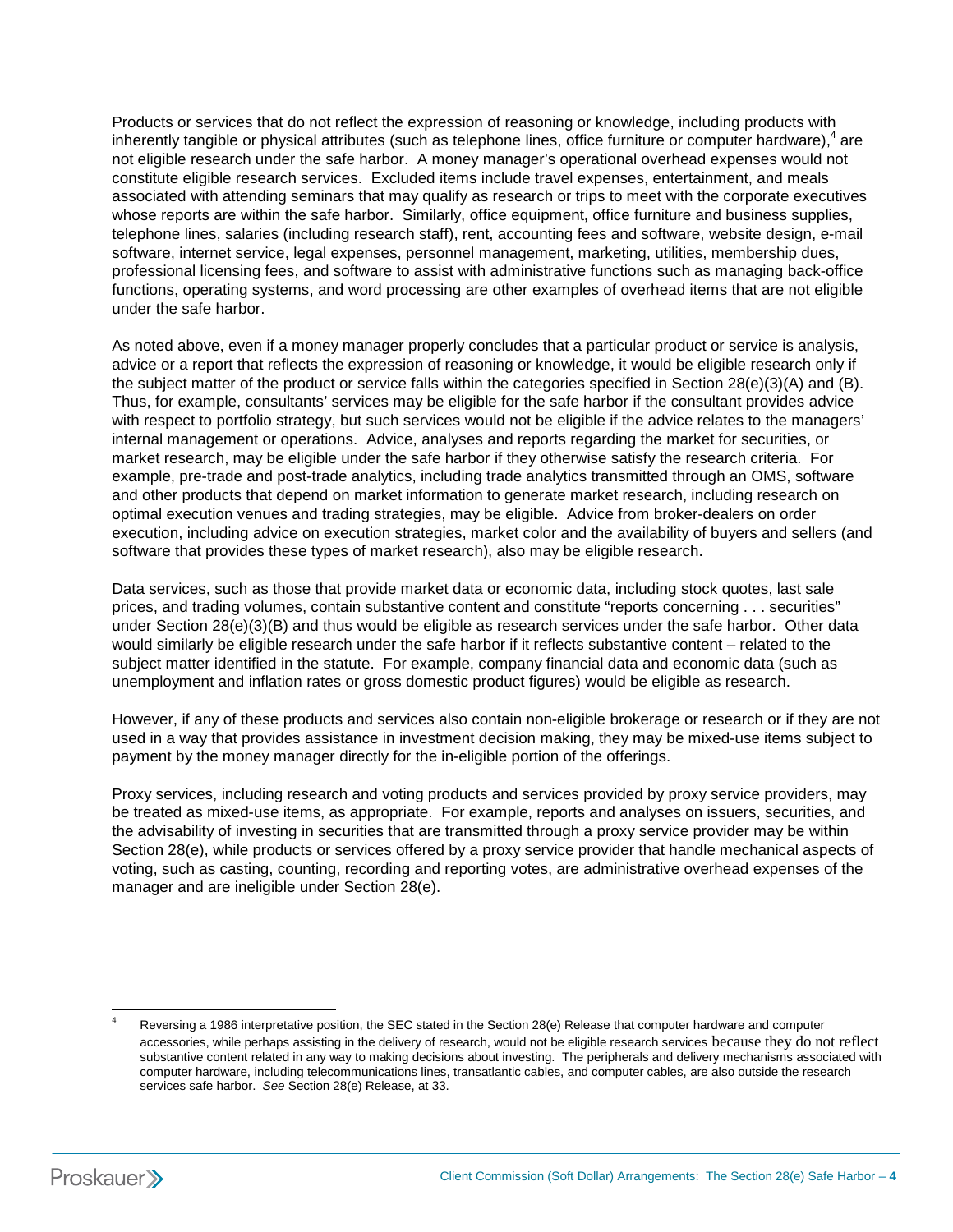## **III. Good Faith Determination as to Reasonableness**

Section 28(e) requires a money manager to make a good faith determination that the commissions paid are reasonable in relation to the value of the brokerage and research services received. The burden of proof in demonstrating this good faith determination rests with the money manager. A money manager satisfies its Section 28(e) obligation in this regard if he or she honestly believes the amount of commissions paid is reasonable in relation to the value of the research or brokerage product or service received, either in terms of the particular transaction or the manager's overall responsibilities for discretionary accounts.

Under this analysis, a money manager may purchase an eligible item of research with client commissions if he or she finds the research valuable in formulating investment decisions, while another money manager could not rely on Section 28(e) to acquire the very same item if he or she does not use the item for investment decisions or determines that the commissions paid are not reasonable for the service.

A money manager may not obtain eligible products, such as market data, to camouflage the payment of higher commissions to broker-dealers for ineligible services, such as mutual fund shelf space or client referrals. Further, if research products or services that are eligible under Section 28(e)(3) have been simply copied, repackaged, or aggregated, the money manager must make a good faith determination that any additional commissions paid in respect of such copying, repackaging, or aggregation services are reasonable. Finally, where a broker-dealer also offers its research for an unbundled price, that price should inform the money manager as to its market value and help the manager make its good faith decision.

## **IV. Third-Party Research and Client Commission Arrangements**

#### **A. "Provided by" the Broker-Dealer**

The 28(e) safe harbor encompasses third-party research and proprietary research on equal terms. However, it requires that the broker-dealer receiving commissions for effecting transactions must "provide" brokerage or research services. The SEC has interpreted this to permit money managers to use soft dollars to pay for research produced by someone other than the executing broker-dealer (third-party research). Research is "provided by" a broker-dealer if the broker-dealer (i) prepares the research; (ii) is financially obligated to pay for the research; or (iii) is not financially obligated to pay for the research but sucfh broker-dealer pays the research provider directly. The broker-dealer takes steps to assure itself that the client commission dollars that the manager directs it to use to pay for such services are used only for eligible brokerage and research.<sup>5</sup> Third party research is eligible under the safe harbor even if the money manager participates in its selection. The third party also may send the research directly to the broker-dealer's customer.

### **B. Effecting Transactions**

Section 28(e) requires that the broker-dealer providing the research also be involved in "effecting" the trade. This provision is intended to preclude the paying of "give-ups," a practice developed during the fixed commission era in which a portion of the commission charged by the executing broker-dealer was paid to another broker-dealer that had no role in performing the trade generating the commission, but, instead, was being paid for services such as steering clients to the money manager, that benefited the manager exclusively.

-

<sup>5</sup> *See* Section 28(e) Release, at 7. The Section 28(e) Release identifies the following steps to ensure that the "provided by" element is satisfied and the safe harbor may be used: (i) the broker-dealer pays the research preparer directly; (ii) the broker-dealer reviews the description of the services to be paid for with client commissions for red flags that indicate the services are not eligible research or brokerage services and agrees with the money manager to use soft dollars only to pay for those items that reasonably fall within the safe harbor; and (iii) the broker-dealer develops and maintains procedures so that research payments are documented and paid for promptly.